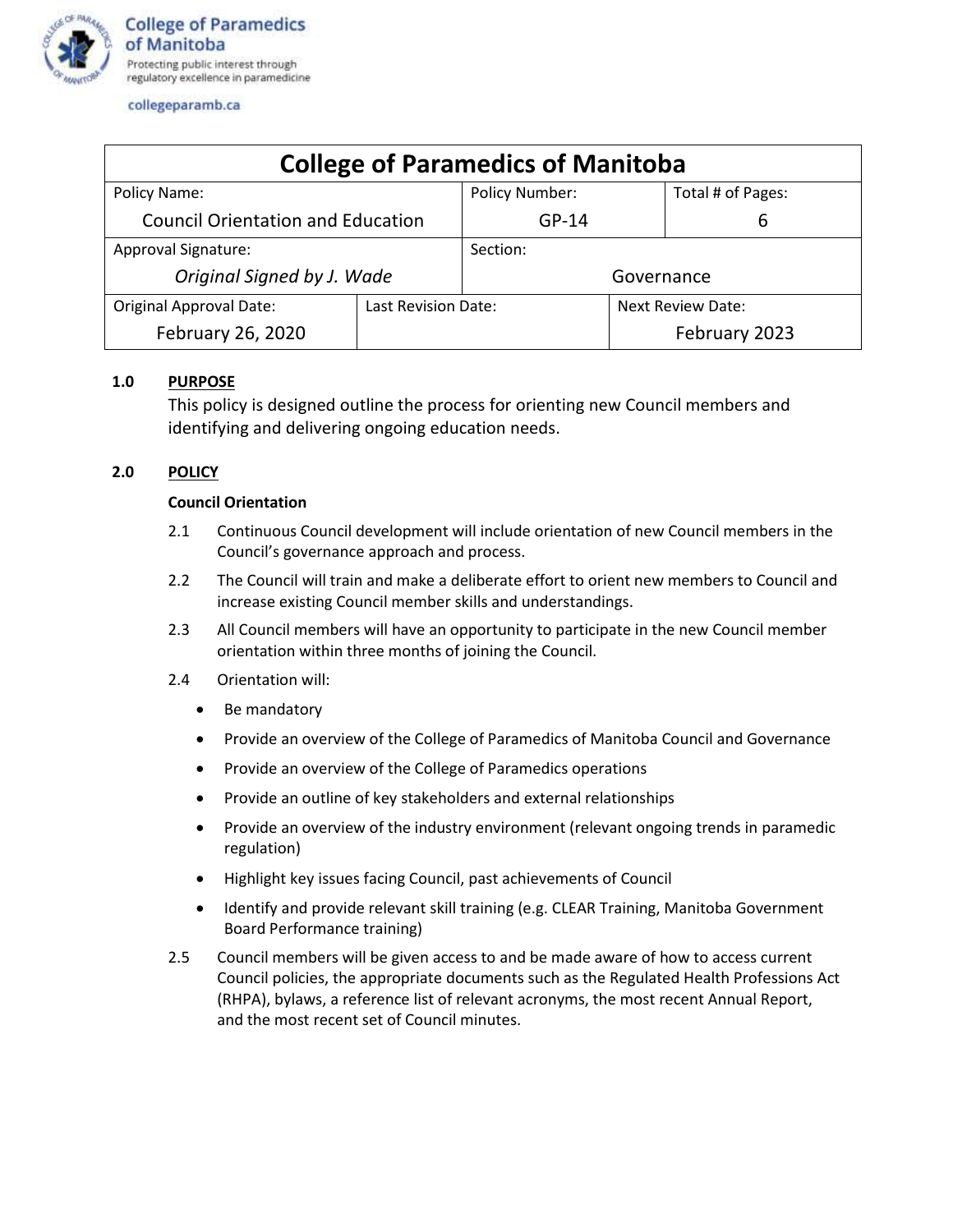

- 2.6 Council members will be given access to and be made aware of how to access contact information for Council members and the Executive Director, the annual Council work plan with Council meeting dates, and relevant literature to ensure familiarity with current programs and services.
- 2.7 The Chair will be responsible for the filing and organization of Council documents and providing Council members a review of how to locate those documents.
- 2.8 Prior to attending their first Council meeting, all new Council members will review the annual Confidentiality Agreement, the Code of Conduct policy and the Conflict of Interest Policy and be prepared to sign relevant documents at their first Council meeting.
- 2.9 Current Council members should be encouraged to participate in new Council orientation to refresh their knowledge and to serve as a resource to new Council members.
- 2.10 New Council members will provide an evaluation of the Council orientation process after two quarters of Council involvement.

#### **Council Education**

- 2.11 Council education should be based on the products of, and gaps identified through Council Effectiveness Evaluations.
- 2.12 Council education shall be provided through:

Council education sessions at regular Council meetings and Council retreats

Individual training plans for Council members

- 2.13 Education will include trends identified through environmental scans, ongoing College operations, and Council's governance obligations.
- 2.14 Council members should bring a complementary blend of knowledge, skills, and other attributes. These may include, but are not limited to:
	- a) Financial management
	- b) Accounting
	- c) Business management
	- d) Human resource management
	- e) Industry knowledge, issues, and trends
	- f) Government relations
	- g) Political acumen
	- h) RHPA and legal knowledge
	- i) Strategic planning
	- j) Risk management
	- k) Information technology
	- l) Quality and performance management
	- m) Public affairs and communication
	- n) Ethics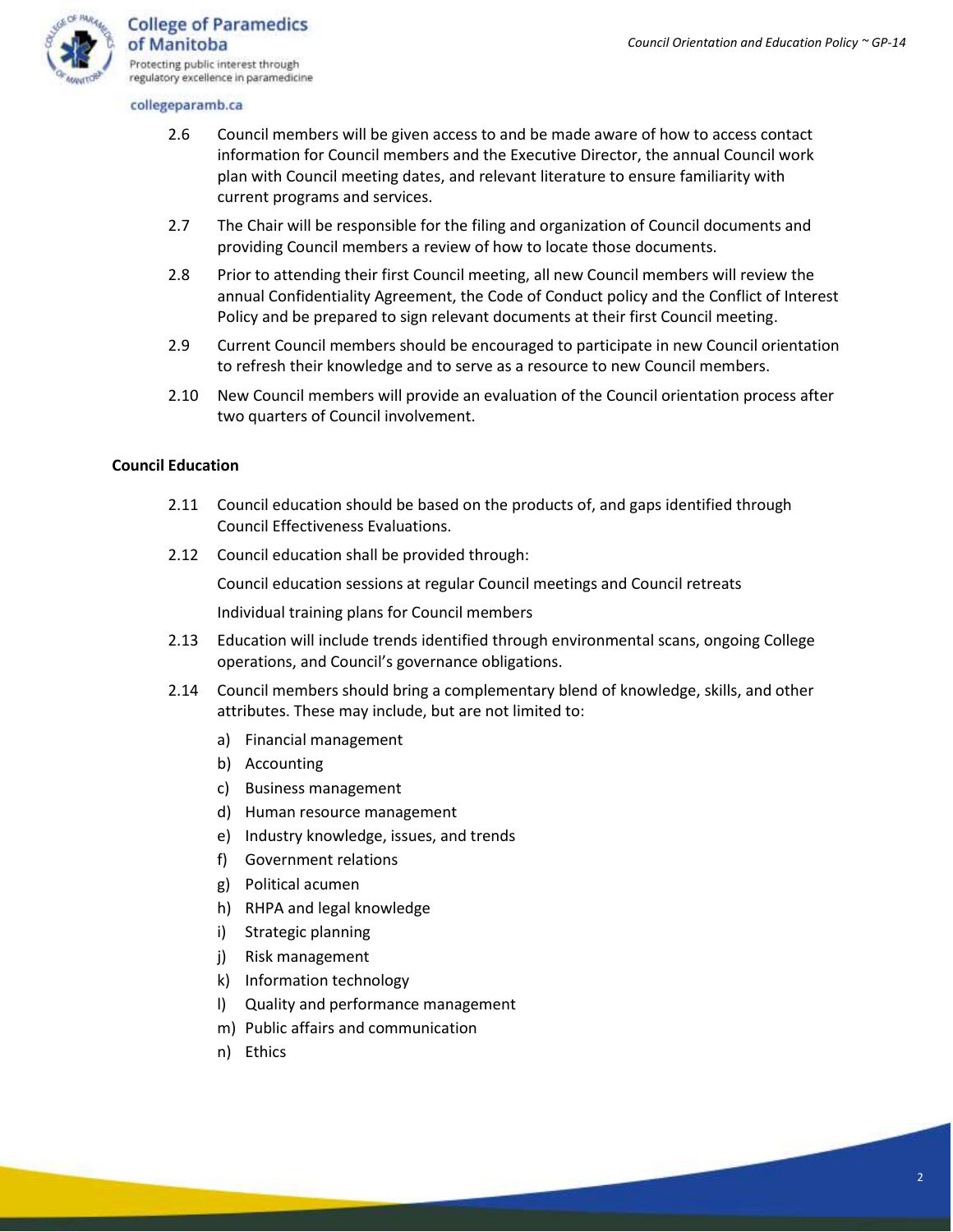

# *Council Orientation and Education Policy ~ GP-14*

# **3.0 ATTACHMENTS**

# **Appendix A**

1) **Education Matrix** (attached)

# **Appendix B**

1) **Orientation Checklist** (attached)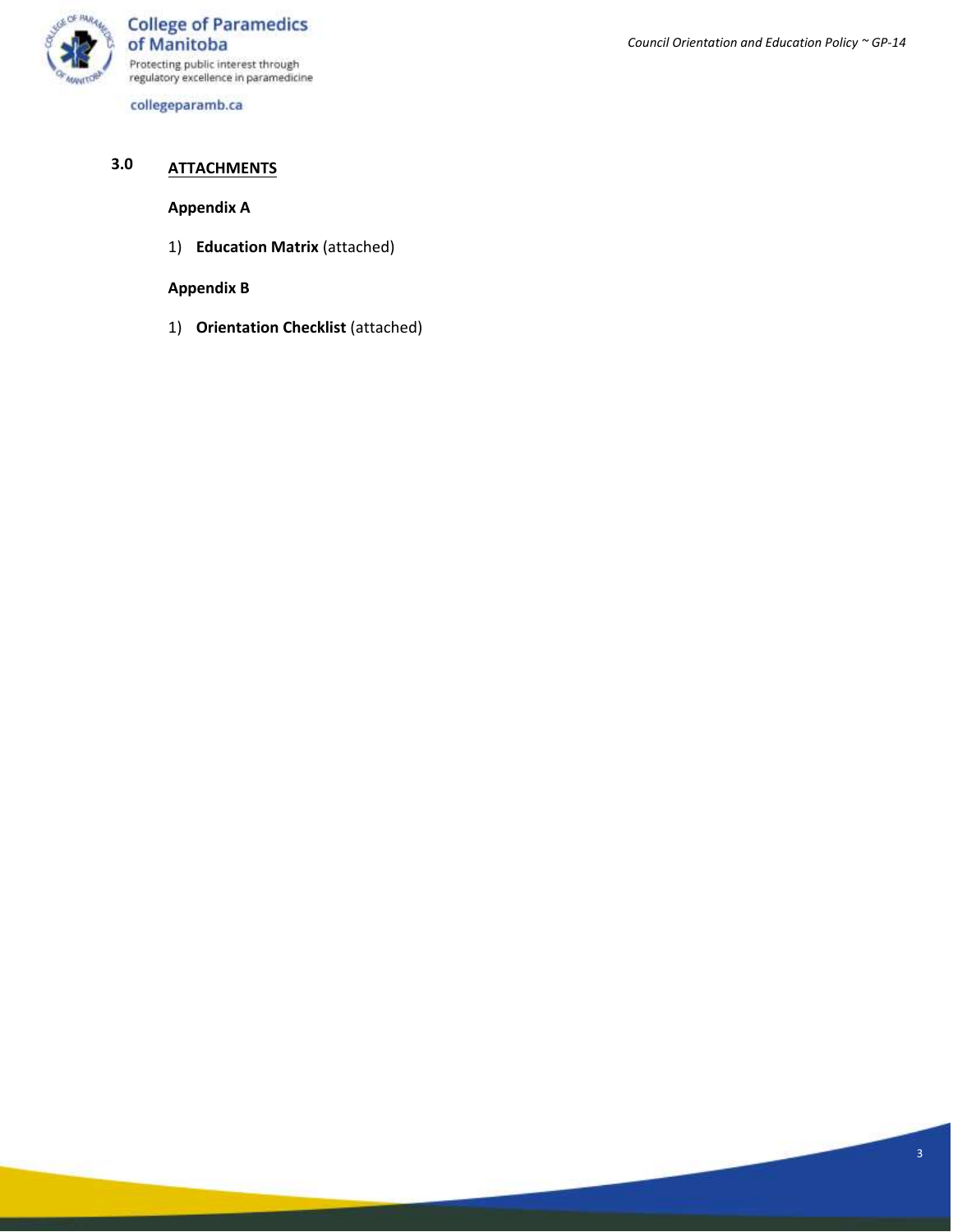

#### **Appendix A**

#### **Appendix A (Council Education)**

This Appendix outlines the professional development/education opportunities available for Council members. The educational framework proposed will assist in the development of the Council budget, annually.

# **Chair:**

Council on Licensure, Enforcement and Regulation (CLEAR) annual education conference or Canadian Network of Agencies for Regulators (CNAR) annual education.

Crown Services Secretariat Board Performance Training:

- Special Topics in Governance: The Role of the Chair
- Roles and Responsibilities of Effective Boards (Orientation)
- Director Liability for Public Sector Boards, Agencies, and Commissions
- The Role of the Board in Risk Oversight

#### **Chair-Elect:**

Council on Licensure, Enforcement and Regulation (CLEAR) annual education conference in year 1 as Chair-Elect.

Canadian Network of Agencies for Regulation (CNAR) annual education conference in year 2 as Chair-Elect.

Crown Services Secretariat Board Performance Training:

- Board Evaluation and Governance Assessment
- Roles and Responsibilities of Effective Boards (Orientation)

# **Governance Committee Members:**

Crown Services Secretariat Board Performance Training:

- Board Evaluation and Governance Assessment
- Roles and Responsibilities of Effective Boards (Orientation)

#### **Finance Committee Members:**

Crown Services Secretariat Board Performance Training:

- Roles and Responsibilities of Effective Boards (Orientation)
- Financial Essentials for Directors
- Special Topics in Governance: The Audit Committee

#### **Appeals Rosters Members:**

Education regarding CPMB appeals and College Policies and Procedures, as provided by the College

Crown Services Secretariat Board Performance Training:

• The Fundamentals of Tribunal Decision-Making: What New Appointees Need to Know

#### **All Council members:**

Crown Services Secretariat Board Performance Training - Roles and Responsibilities of Effective Boards (Orientation).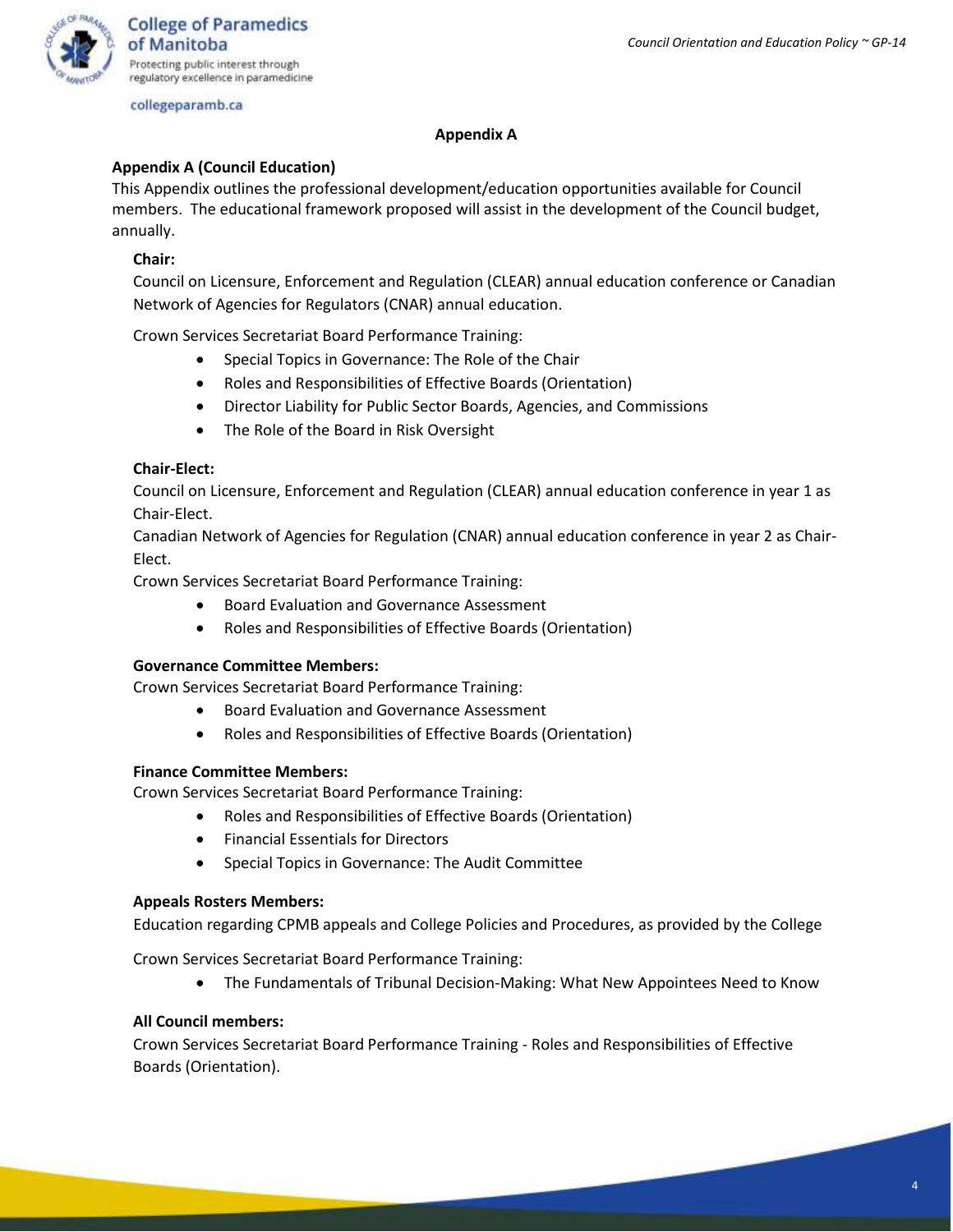

# **Appendix B**

# **Council Orientation Checklist**

| <b>Initials</b> | <b>Date</b> |                                                                        |
|-----------------|-------------|------------------------------------------------------------------------|
|                 |             | Introduction to Council Chair and Chair-Elect                          |
|                 |             | Regulated Health Professionals Act                                     |
|                 |             | <b>Regulations and Bylaws</b>                                          |
|                 |             | <b>Governance Model</b>                                                |
|                 |             | <b>Council Policies</b>                                                |
|                 |             | Process for Policy Review and Monitoring                               |
|                 |             | Information on Director Liability Insurance                            |
|                 |             | Executive Director/Registrar Job Description and Performance Appraisal |
|                 |             | <b>Council and Committee Expense Policy</b>                            |
|                 |             | Application for Honorarium Form                                        |
|                 |             | Oath of Office and Pledge of Confidentiality                           |
|                 |             | Code of Conduct Policy                                                 |
|                 |             | <b>Conflict of Interest Policy</b>                                     |
|                 |             | Tour of CPMB Offices                                                   |
|                 |             | Introduction of CPMB Staff and Roles and Contact Information           |
|                 |             | <b>Ongoing Trends in Paramedic Regulation</b>                          |
|                 |             | Mission, Vision and Values and Strategic Plan                          |
|                 |             | Orientation to Email/Council SharePoint Site                           |
|                 |             | Robert Rules of Order Quick Reference Sheet                            |
|                 |             | Policy on Processes for Council meetings                               |